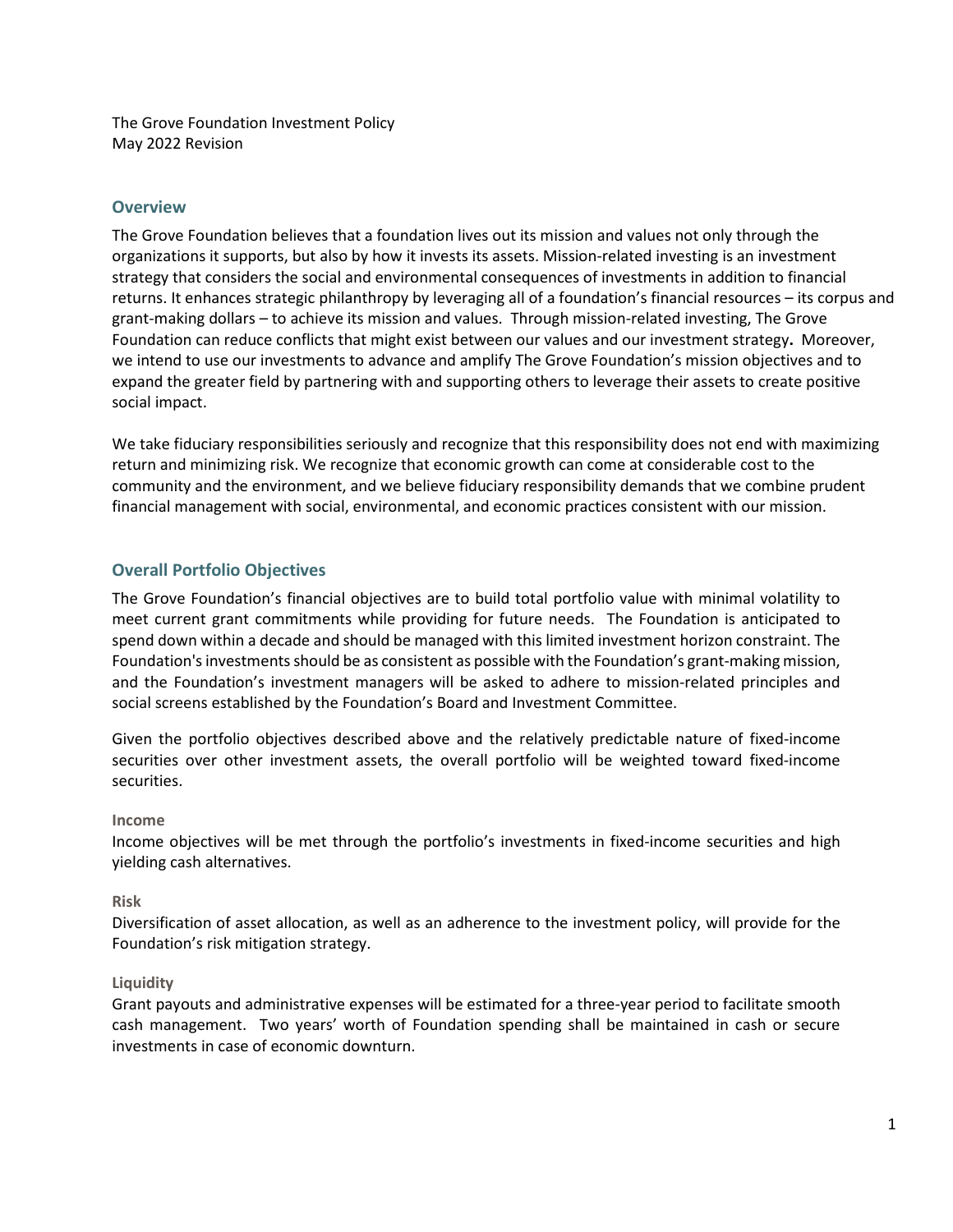### **Roles and Responsibilities**

#### **The Grove Foundation Board**

The Grove Foundation Board of Directors has fiduciary responsibility for the Foundation's assets and sets policy governing the implementation of the Foundation's mission and programs.

The Board reviews and approves recommendations from the Foundation's Investment Committee concerning adoption of the Investment Policy Statement, carveout strategy, and other material decisions requiring Board oversight. The Board has final authority for the review and approval of all investments, PRIs, and grants made by the Foundation.

#### **Investment Committee**

The Investment Committee includes the Foundation's investment staff team and Board members and is responsible for the following: hire investment managers, review asset allocation decisions, and review portfolio financial and mission performance. The investment committee will meet twice a year at a minimum. Because the investment committee includes Board members, investment committee decisions are considered approved by the Board. The investment team staff is responsible for implementing and monitoring investment decisions.

#### **Payout Goals**

#### **Spending Policy**

The Grove Foundation Board will meet annually to establish a Spending Policy (budget) for the upcoming fiscal year which will determine available funds for support of operations and grant making. The Investment Committee will endeavor to manage resources to protect grantees from sudden reductions in funds available for granting caused by market downturns.

### **Asset Allocation Strategy**

The Grove Foundation's overall strategy will be centered around broad diversification among asset classes to enhance return, control risk, and protect spending power. Portfolio assets will be allocated and, periodically, rebalanced between cash, fixed income and equity in proportions consistent with the longterm direction of the Foundation. Adjustments to asset allocation may be strategic, tactical and/or aimed to match income to liabilities/spending. With this in mind, the following allocation ranges are presently recommended:

|                                |           | Current       |
|--------------------------------|-----------|---------------|
| <b>Asset Class</b>             | Range     | <b>Target</b> |
| Cash                           | 10-30%    | 20%           |
| <b>Fixed Income Securities</b> | 50-70%    | 60%           |
| <b>Equity Securities</b>       | $0 - 30%$ | 10%           |
| Private Equity/Other Debt      | 5-10%     | 5%            |

### **Equity Guidelines**

**The Committee will work toward diversifying the equity portfolio to enhance returns and reduce risk by investing in the following general equity asset categories and investment styles:**

1. Broadly diversified US equities: 60-80%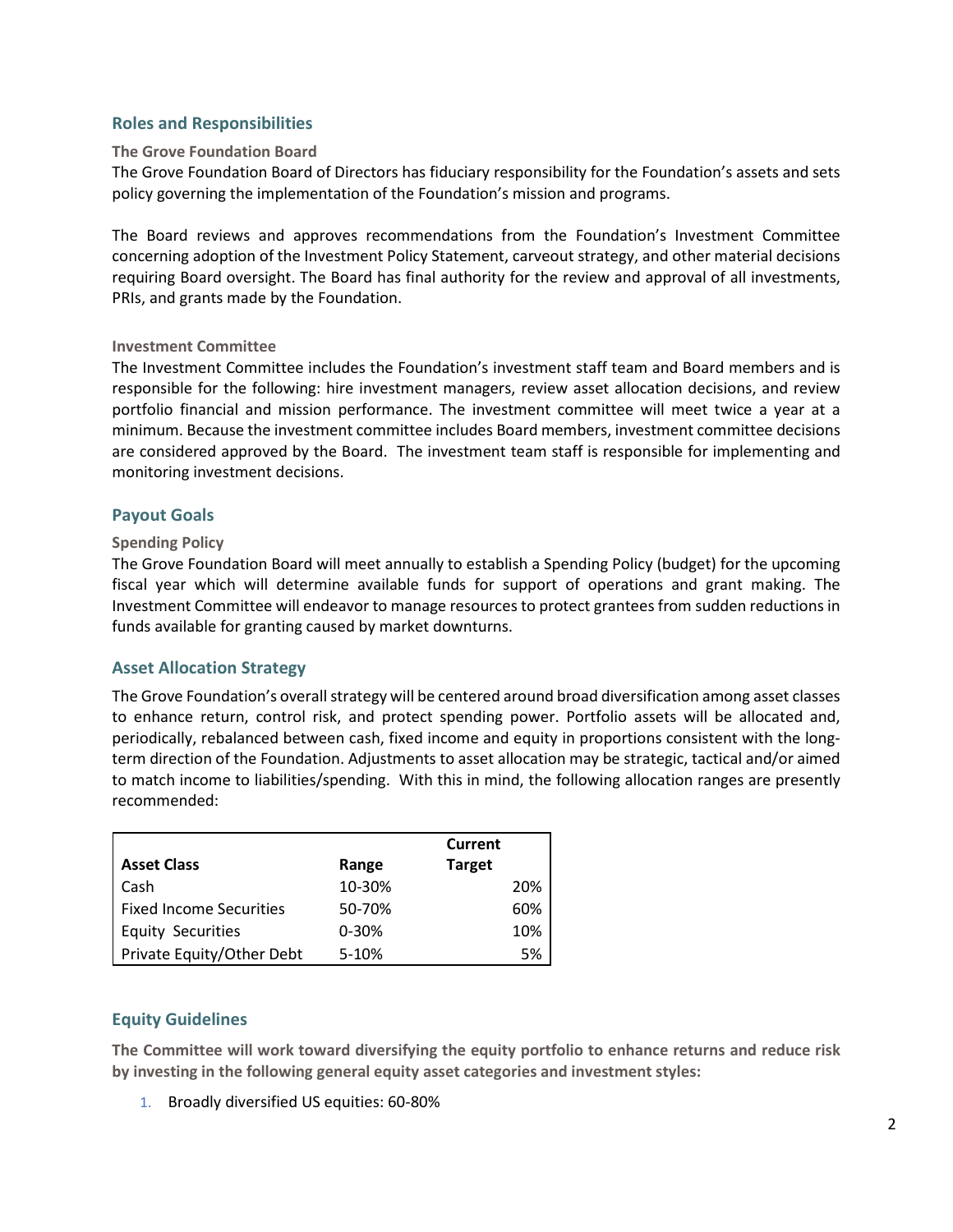2. International equities: 20-40%

### **Investment Objectives**

- 1. To seek returns commensurate with an appropriate market index
- 2. To maintain a diversified equity portfolio
- 3. To maintain a high level of commitment to a mission-related investing strategy, including screening out stocks of companies that do not meet the Foundation's specifications and initiating change in companies through shareholder activism, dialogue, filing corporate resolutions, etc.

### **Portfolio Guidelines**

The portfolio shall be comprised of:

- 1. Stocks of high quality, not in contravention to the Foundation's principles and values
- 2. Equity securities listed on the principal exchanges

## **Time Horizon Guidelines**

The public equity portfolio will be phased out as the Foundation approaches its spenddown.

### **Fixed Income Guidelines**

The Committee will work to maintain a diversified fixed income portfolio which may include U.S. treasuries and agencies, corporate bonds, municipal bonds, international and supranational bonds, CDs, and other fixed income funds or vehicles that meet the Foundation's criteria and due diligence standards. Overall, the fixed income portfolio should include:

- 1. Broadly diversified US bonds and fixed income: 75-90%
- 2. International bonds and fixed income: 10-25% (whenever possible, international investments should be dollar denominated)

### **Investment Objectives**

- 1. To preserve capital through a high-quality bond portfolio
- 2. To maintain a relatively diversified fixed income portfolio
- 3. To maintain a high level of commitment to mission-related investing strategy, including screening out securities of companies or entities that do not meet Foundation specifications

## **Portfolio Guidelines**

The portfolio shall be comprised of:

1. High-quality bonds with a minimum quality rating of AA or the equivalent, with up to 10% allowable for bonds rated BAA/BBB or higher. Money market instruments and fixed income funds are subject to comparable quality guidelines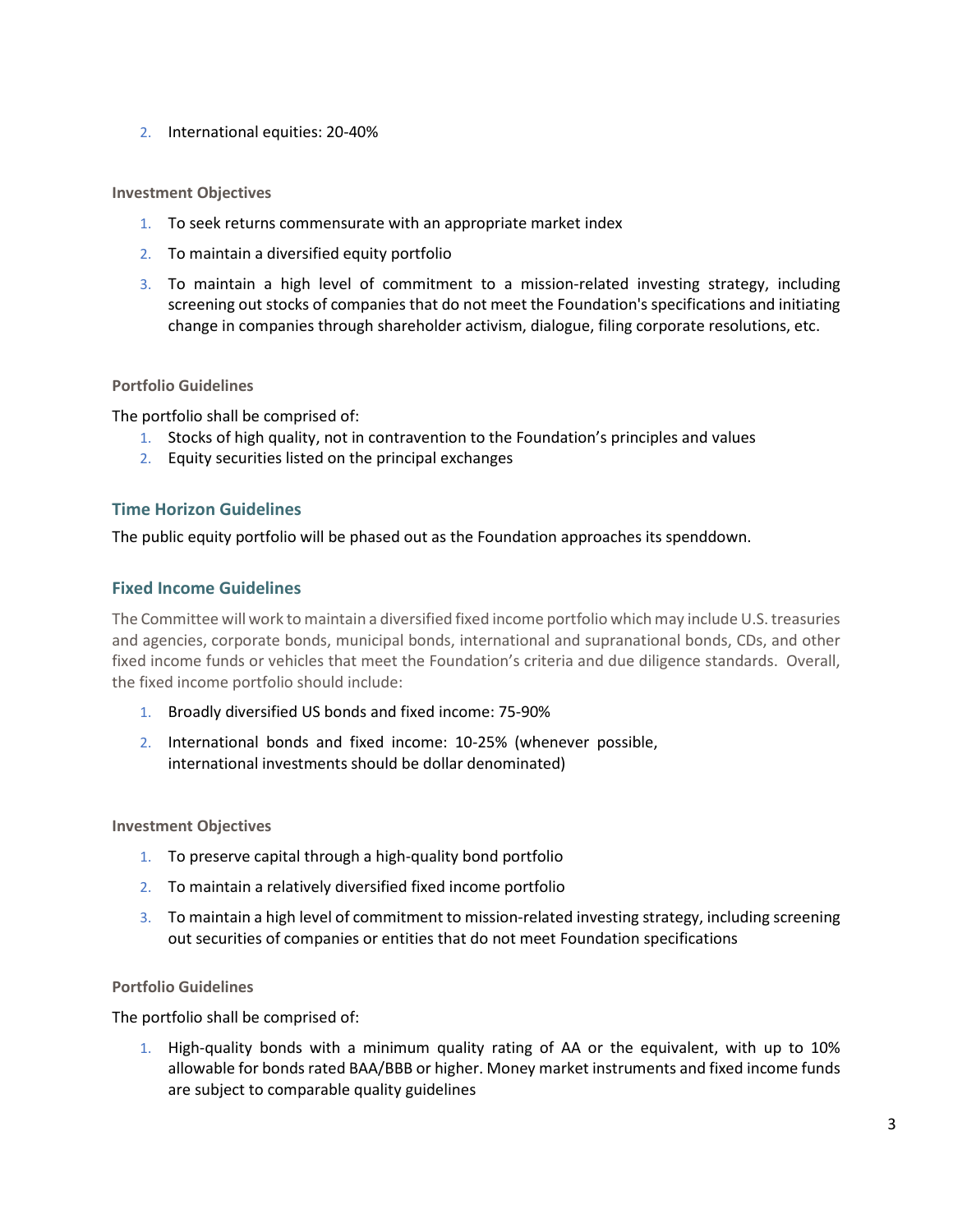- 2. Marketable securities
- 3. The average maturity of the bond portfolio should not exceed six years.
- 4. Liquidity is to be maintained sufficient to cover estimated grant payouts and administrative expenses covering a three-year period.
- 5. With the exception of the US government and its agencies, no single company's securities shall represent more than 10% of the value of the total fixed income portfolio.

# **Carveout Strategy**

The Board of the Grove Foundation has approved the creation of a \$15 million impact investment "carveout" from the investment holdings of the Foundation. This carveout will be used to make investments that enhance and/or amplify the mission of the Foundation. The focus of this portfolio will be on identifying investments that are aligned with the Grove Foundation's programs, either primarily with charitable goals in mind or with a dual focus on mission and financial returns. Investments will be evaluated based on both financial returns and impact outcomes, and significant financial risk may be taken within the carveout in order to advance the Foundation's mission; an overall financial return of 80% of capital invested is targeted. Eligible impact investments include loans, bonds, recoverable grants and both public and private equity investments. This \$15M allocation may be recycled as capital invested through the carveout is returned to the Foundation, so long as the portfolio guidelines and liquidity needs of the Foundation can be met.

The carveout portfolio shall be constructed with the following guidelines:

- No more than 20% of the portfolio should comprise equity investment, due to the uncertain timing of equity exits and potential inconsistency with the Foundation's liquidity needs
- At least 80% of the portfolio should be in investments for which the return of capital target is during or prior to 2028

# **Commitment to Racial, Gender and Socioeconomic Equity**

Consistent with our overarching mission, across all asset classes, we will evaluate our investments for racial, gender and socioeconomic equity, including proactively seeking fund managers and entrepreneurs who are people of color, women, and other people historically underrepresented in the investment and finance fields. In so doing, we will consider the following factors:

- 1) Ownership of the company
- 2) Leadership of the company (Board, C-suite, investment committee, and other key decisionmaking roles)
- 3) Whether the company has a compelling and actionable diversity, equity and inclusion initiative and progress made in this area
- 4) The degree to which the company's business activities are able to be accessed by and/or provide benefits to people and communities who have been marginalized or excluded.